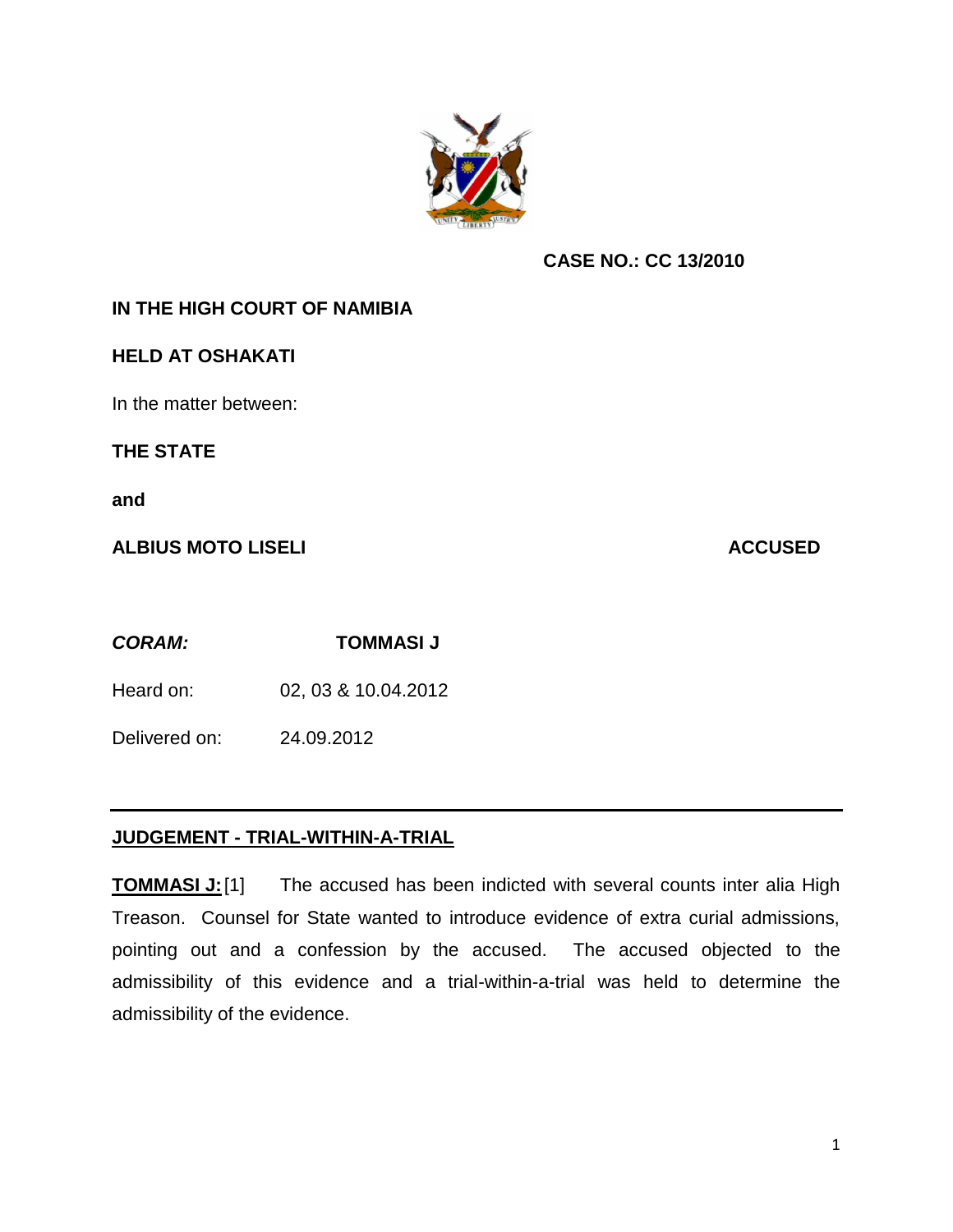[2] The grounds for objection raised by the accused were as follow:

- The accused was not informed fully of his right to legal representation at the time of his arrest and during the currency of his interrogation;
- The accused was not informed of his right not to incriminate himself;

[3] The legal framework and general principles applicable to the admissibility of admissions and confessions has been fully dealt with in S v MALUMO AND OTHERS 2010 (1) NR 35 (HC) in paragraphs [1] – [20] and there is no need for this Court to repeat what was stated therein.

[4] Oral statement made to Inspector Shinana: Inspector Shinana testified that he had a consultation with the accused and his family on 5 January 2009. He wanted to know from them whether he could help them. The family informed him that the accused had been living in Zambia during 2003. He hereafter proceeded to interview the accused. It was during this interview that the accused made certain admissions.

[5] Inspector Shinana testified that when the family informed him that the accused had lived in Zambia during 2003 he suspected that the accused had illegally left the country and lived in Zambia illegally. He testified that the police officers normally "clear people who were living in other countries, whether legal or illegal when they are coming back home."

[6] It was common cause that, at the time in question, a lot of Namibians from the Caprivi district left the country and were residing in neighboring countries. From the wording used it appears that the police had to "*clear*" persons to determine whether they were residing in the neighboring countries legally. It was not entirely clear what he meant by stating that he suspected the accused of having lived in Zambia illegally. It is not an offence for Namibians to live in other countries. It could either mean that he suspected the accused of having left Namibia in contravention of the provisions of the immigration laws of Namibia or that he suspected the accused of having committed treason. Suffice it to say that Inspector Shinana admitted that he suspected the accused of having committed an offence after he received information that the accused was living in Zambia during 2003 and before he interviewed the accused. It was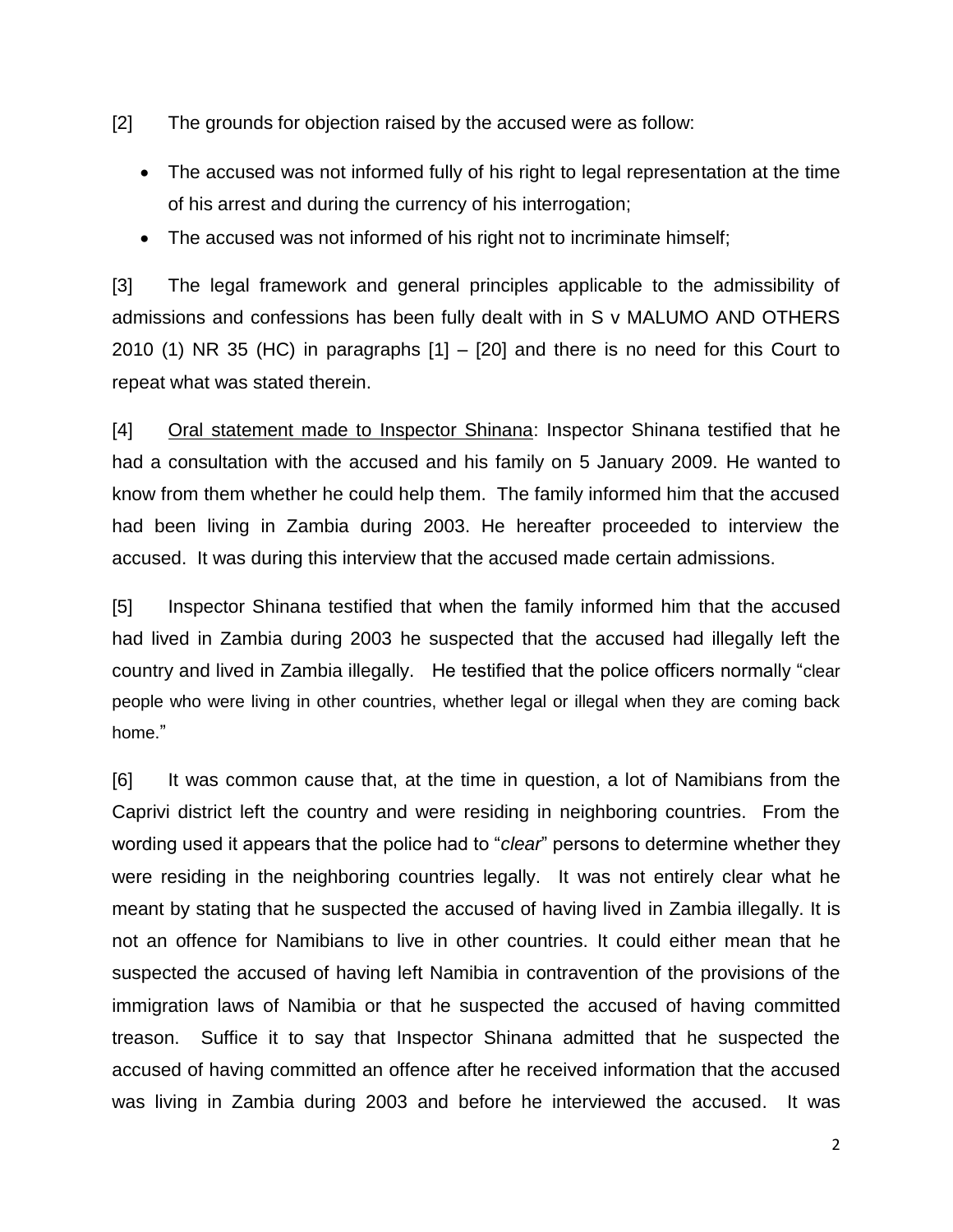common cause that he did not inform the accused at any stage during or after the interview of his right to legal representation and his right to remain silent.

[7] In *S v Malumo and Others<sup>1</sup>* it was held that a suspect should not be in a worse position than an accused that has been arrested and that he should be warned in terms of the Judges Rules; should be informed of his right not to incriminate himself; and his right to legal representation.

[8] Mr Hengari submitted in argument that the testimony of Inspector Shinana was of no consequence since it was based on hearsay evidence received from the family of the accused. It is of little importance what he heard. What is of importance however is whether he was aware that the accused was a suspect and if so whether he cautioned the accused in accordance with the Judges Rules and explained his rights in terms of article 12 of the constitution to the accused.

[9] Mr Shileka, appearing for the State submitted that this Court has discretion to admit the testimony of this witness since: he had been bona fide unaware that the accused was a suspect when he asked him for an explanation; and no pressure or influence had accordingly been exercised on the accused to impart information. He referred the Court to S v Kamudulunge<sup>2</sup> in this regard. I am in agreement with the dictum of my brother Liebenberg J in *S v Kamudulunge*, *supra.*

[10] There was no evidence that the accused was forced by either his family or Inspector Shinana and I therefore conclude that whatever statement he made to Inspector Shinana was done voluntarily. The dispute was whether the accused was warned in accordance with the Judge's Rules and informed of his constitutional rights not to incriminate himself and his right to be legally represented.

[11] The facts of the case referred to by the State and the facts herein may be distinguished. In *S v Kamudulunge, supra,* the accused entered the charge office, went behind the counter where he threw down a box of matches on the desk before sitting down. The Court found that "besides the accused's akward behavior upon his arrival at the

 1 (2) 2007 (1) NR 198 (HC)

 $2$  Case no: CC20/2010, unreported, delivered on 26 October 2011.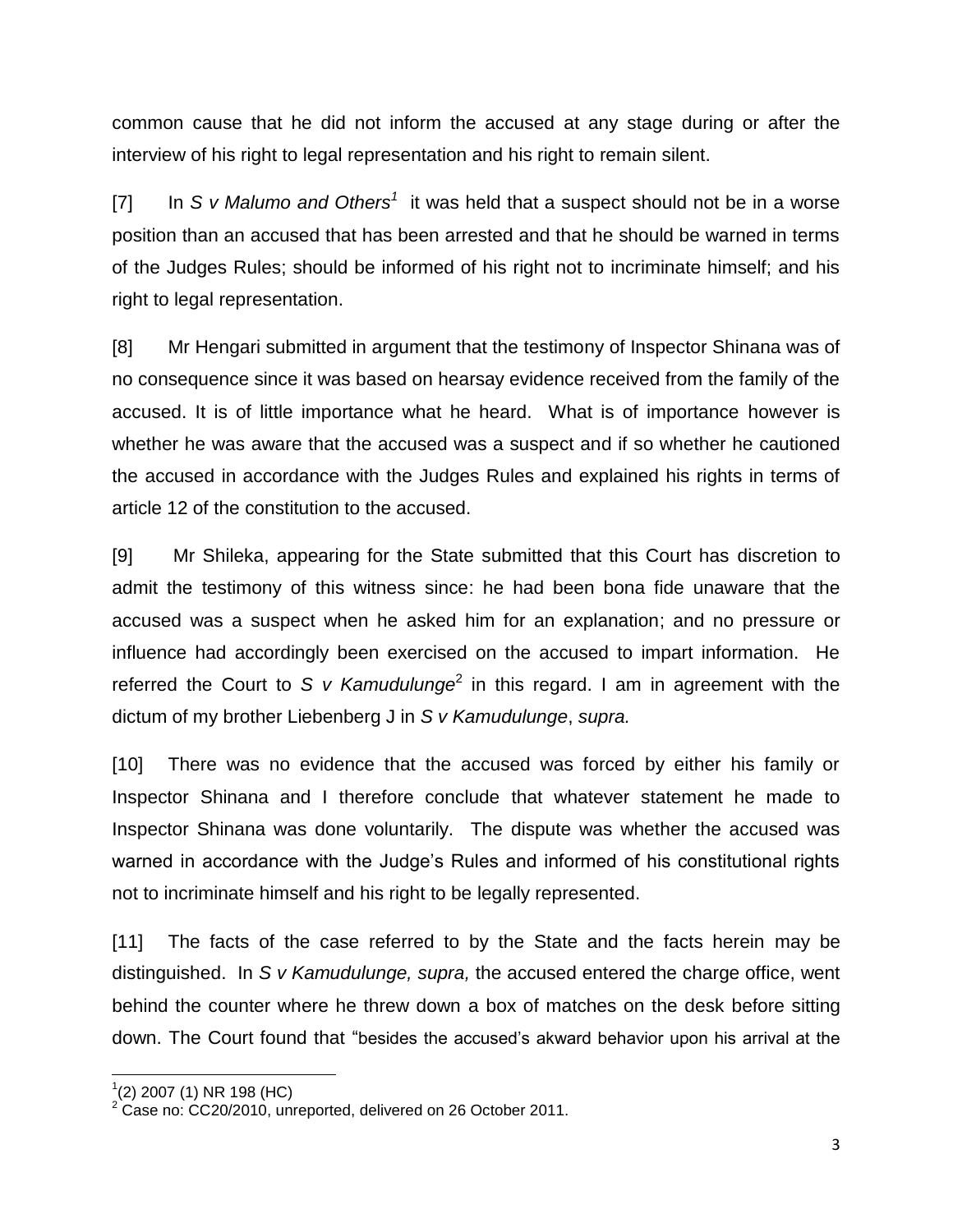police station, it could not have been expected by the police officer, on a question what he was looking for, that the accused would make self-incriminating statements; and the moment he did, he was stopped and his his rights, inter alia, to remain silent, explained to him" In *S v Van der*  Merwe<sup>3</sup> the Court found that the investigating officer had not realised that he was talking to a possible suspect. Inspector Shinana suspected the accused of having "lived" illegally in Zambia during 2003 after the family informed him of this fact and before the accused made a statement to him. It was at this point that he should have cautioned the accused and failed to do so. He did therefore not have a bona fide belief that the accused was not a suspect. Under these circumstances the accused's constitutional rights in terms of article 12 were infringed and I rule that the statement made to Inspector Shinana inadmissible.

[12] The warning statement: Detective Warrant Officer Kambungu, a member of the High Treason and Counter Terrorism Unit, testified that he formally charged the accused on 7 January 2009. He had used a pro forma form referred to as a Pol 17 for this purpose. He testified that he completed the first few pages containing the general information of the accused. When he started putting questions on the forth page of the form, the accused informed him that he did not understand him very well and requested that the services of an interpreter. He then recorded this on the warning statement as follow:

"*Interview suspended by 17:50 as the suspect is not hearing English very good (sic) and requested the service (sic) of an interpreter, thus the interview will continue on 2009.01.09 at Ngoma Police Station, board room A20."*

[13] Very little weight can be attach to this warning and explanation of the accused rights on this occasion given the fact that the he did not fully understand what was explained to him. It is however of some importance that when the accused was asked whether he needed a legal representative at that stage, he indicated that he would need legal representation at a later stage. When Warrant Officer Kombungu was cross-

 $\overline{\phantom{a}}$ 

<sup>&</sup>lt;sup>3</sup> 1998 (1) SACR 194 (OPD)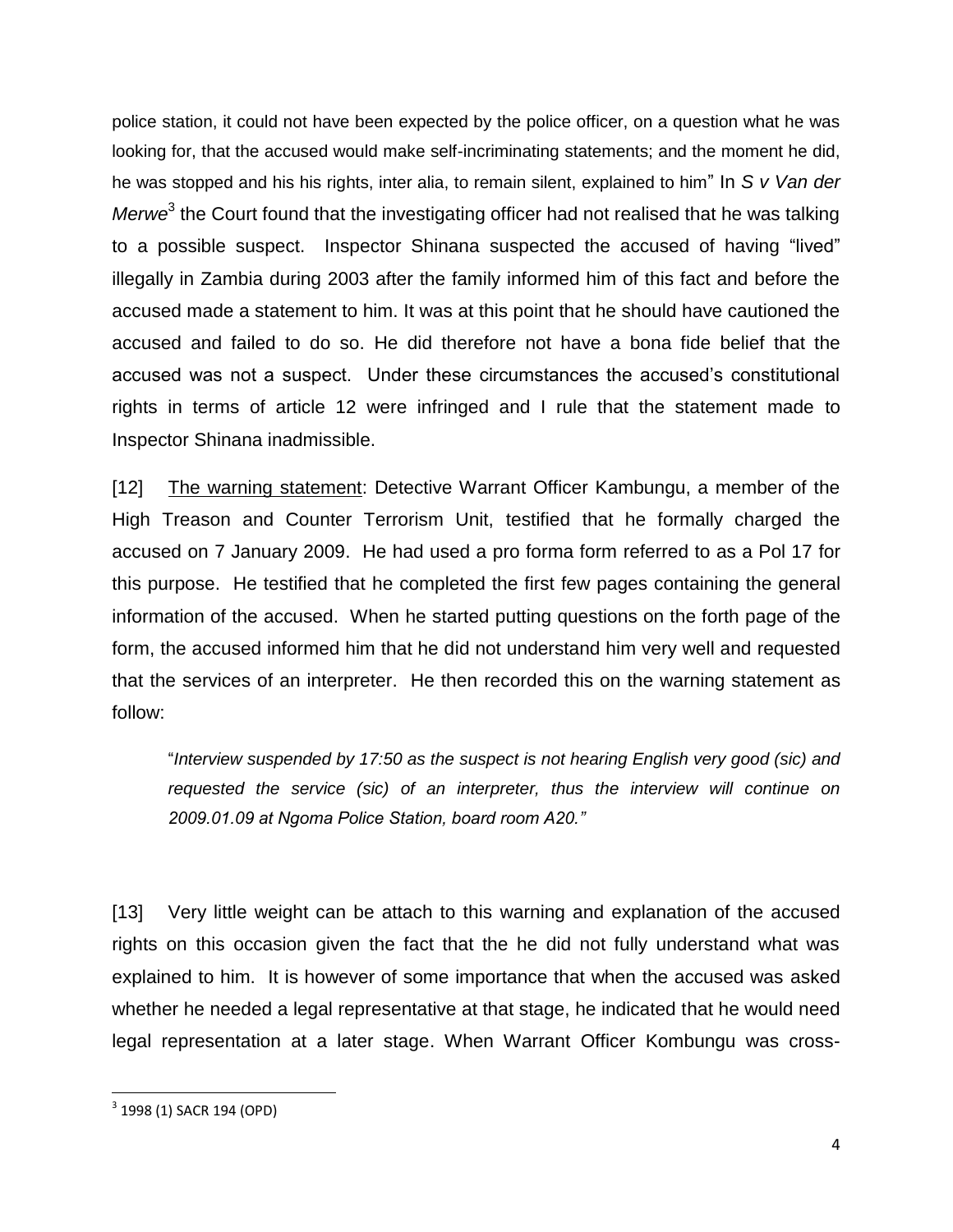examined as to why he did not clarify with the accused what he meant by "*at a later stage*" he indicated that there is no provision made in the pro forma form for additional questions and that he does not have the right to amend or alter it.

[14] Warrant Officer Kombungu confirmed that the accused, when he appeared in the district court on 8 January 2009 for the first time, was informed by the magistrate of the seriousness of the offence he was charged with and was encouraged to apply for legal aid. The accused was persuaded to apply for legal aid and he was then assisted to complete the application forms on this date.

[15] On 23 January 2009 Warrant Officer Kombungu returned to Ngoma Police Station in order to record the warning statement of the accused. Inspector Simasiku, as the interpreter and Constable Silishebo whose function was to secure the safety of the persons, were also present. All three officers were employed in the High Treason and Counter Terrorism Unit at the time.

[16] On this occasion the same pro forma form was used. The accused was informed that he is not obliged to answer any question put to him or to make any statement but warned that what he would choose to say would be taken down in writing and it may be used against him at a later date as evidence in a court of law.

[17] The accused was further informed that he has a right to consult a legal practitioner of his own choice and at his own cost prior to deciding whether he should remain silent or answer questions or give an explanation; and to have the legal representative assist him when answering questions or when giving an explanation or point out any object or place. Both Warrant Officer Kombungu and Inspector Simasiku testified that the accused was informed that he could apply for legal aid although this was not evident ex facie the pro forma warning statement they had used at time. Inspector Simasiku testified that he explained the right to legal aid in very simple terms as the accused was not a well educated person. The accused confirmed that he understood what was explained to him. The following question and answer was recorded: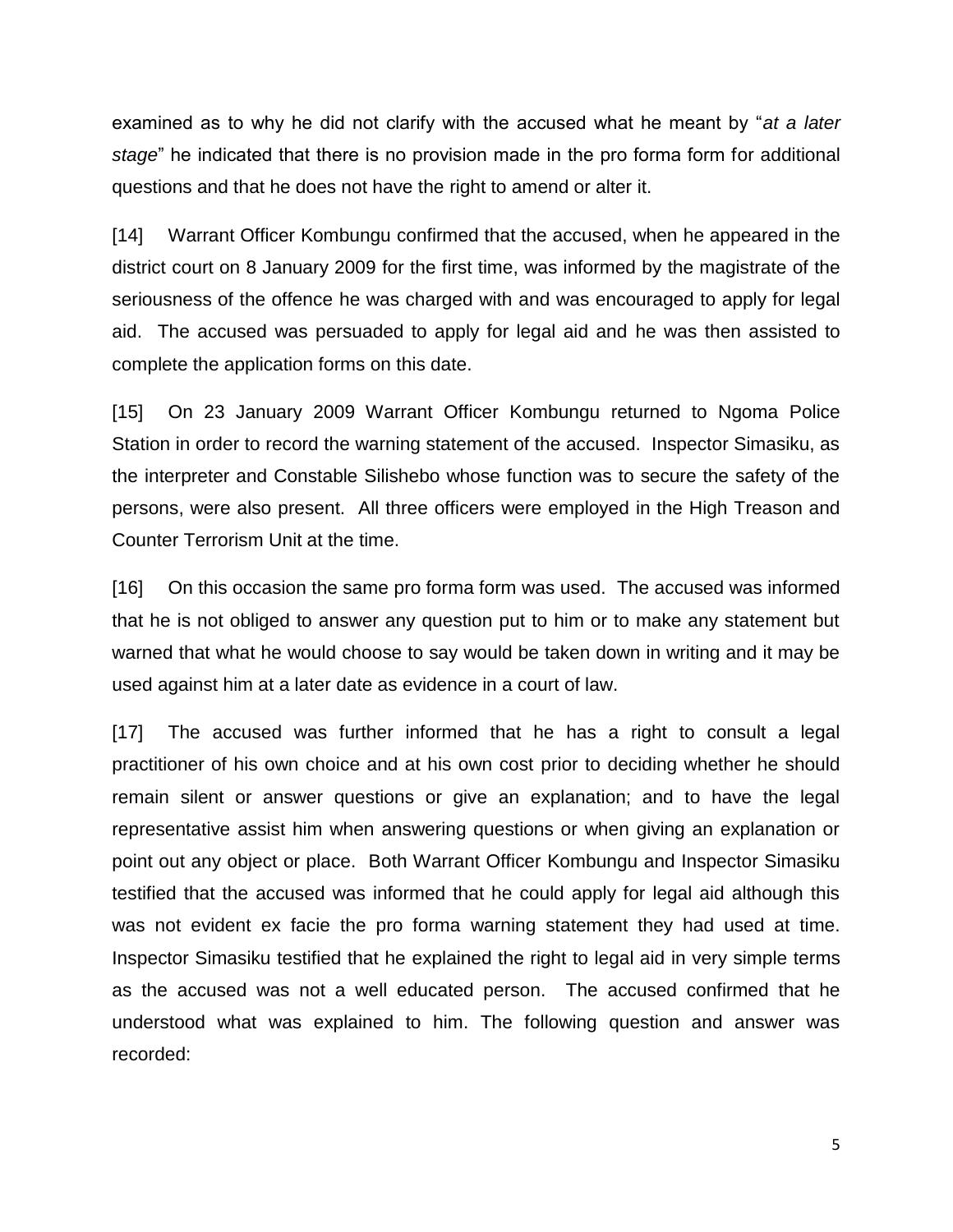"Question: Do you now want a legal representative?

Answer: No"

[18] Warrant Officer Kambungu was asked what the accused's reply was after he was explained that he could apply for legal aid during his evidence in chief. No clear answer was given to this question. Warrant Officer Kombungu referred to his first appearance in the district court and the first time when the accused did not understand him properly. I pause here to mention that on the date of the interview, Warrant Officer Kombungu had personal knowledge that the accused indicated during the first interview that he would require the services of a legal representative at a later stage and that he had applied for legal aid.

[19] Inspector Simasiku testified in his evidence in chief that the accused indicated that he did not want any legal representation. In re-examination counsel for the State wanted to know from Inspector Simasiku what the accused's response was when his right to apply for legal aid was explained to him. He answered as follows: "*the accused … persisted (sic) that he does not want any legal representative or to make any application somewhere, but that he wanted to represent himself in his case."* This answer was clearly not consistent with the evidence adduced by the State that the accused had already applied for a legal representative to be appointed by the Directorate of Legal Aid. When this was pointed out to Inspector Simasiku he indicated that it is not really inconsistent because the accused is not well educated and the accused informed him that he does not want anyone from this Government to represent him in this case. When the Court asked him to clarify what he meant when he testified that the accused was not well educated, he informed the Court that he knew the accused well and to his knowledge the accused had only completed grade 8 (Standard 6). None of this conversation appears to have been translated to Warrant Kambungu who just recorded a simple "*no".* When Inspector Simasiku was asked why this was not recorded, he simply stated that he does not know why it was not recorded.

[20] Mr Hengari submitted that the fact that the accused was not informed that if he cannot afford to pay for a legal representative that one would on application be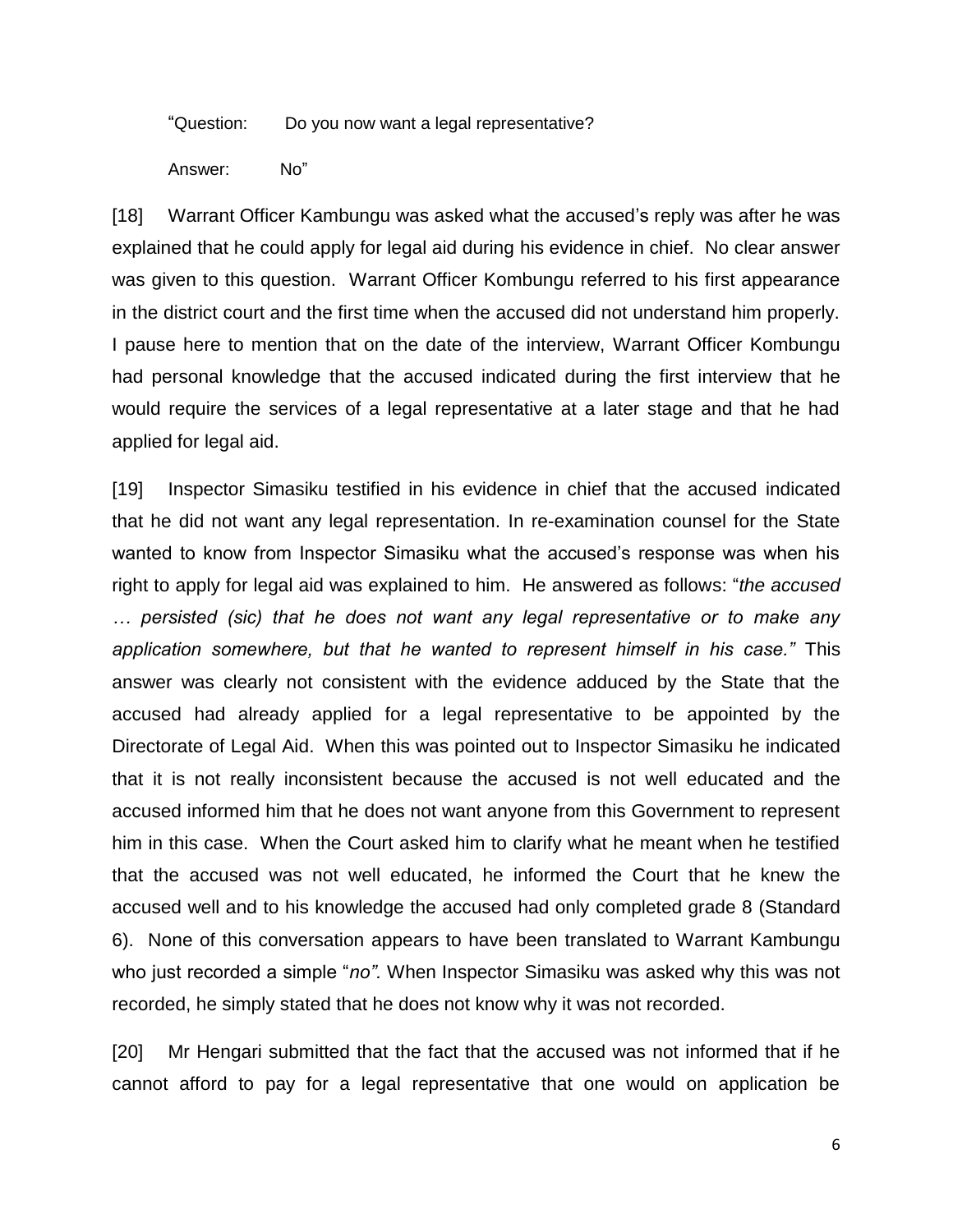appointed on his behalf, was fatal and the statement should not be admitted on this basis alone. I cannot agree with the submission made by Mr Hengari. In *S v Mbahapa*<sup>4</sup> an appellant raised the ground that a failure of justice occurred as his right to legal representation was not explained to him by the magistrate. It was held that in considering whether any failure of justice had occurred as a result of the magistrate's failure to inform the appellant of his right to legal representation, that it was reasonable to conclude from certain statements in the affidavit of the appellant's attorney filed in support of the application for condonation of the late noting of the appeal, that the appellant had been well aware of his right to legal representation. Even if I were to accept that the accused's right to apply for legal aid was not explained to him at the stage the warning statement was taken down, the evidence shows that the right to apply for legal aid was already explained to the accused by the magistrate on 8 March 2009. It was also evident that the accused understood his right given the fact that he in fact applied for legal aid.

[21] Warrant Officer Kombungu read the questions and answers appearing on the pro forma form into the record. During his evidence in chief whilst reading the questions and answers under the heading "complete the following only if the suspect/accused wishes to make a statement" he pointed out that there was a typographical error in that the last question should be numbered 7 instead of 1. I asked the witness if he could repeat the answer to question 4 and he indicated that it was no. Question 4 reads as follow: "Is this statement of (sic) answer made or given by your own free will" and the answer recorded was "no". At no time did he make any comment to explain this answer. During cross-examination the following question and answer were recorded:

- "Mr Hengari: Now why did you not … want to establish why the accused person says no in that instance?
- W/O Kambungu: Yes my lady, these questions were asked after the statement was read back to the deponent. And this question number 4, it could be an overview, from the author of from the deponent himself. I cannot explain on that. But even if I could realize it, there is no other way to destroy or to

 $\overline{\phantom{a}}$ 

<sup>4</sup> 1991 NR 274 (HC)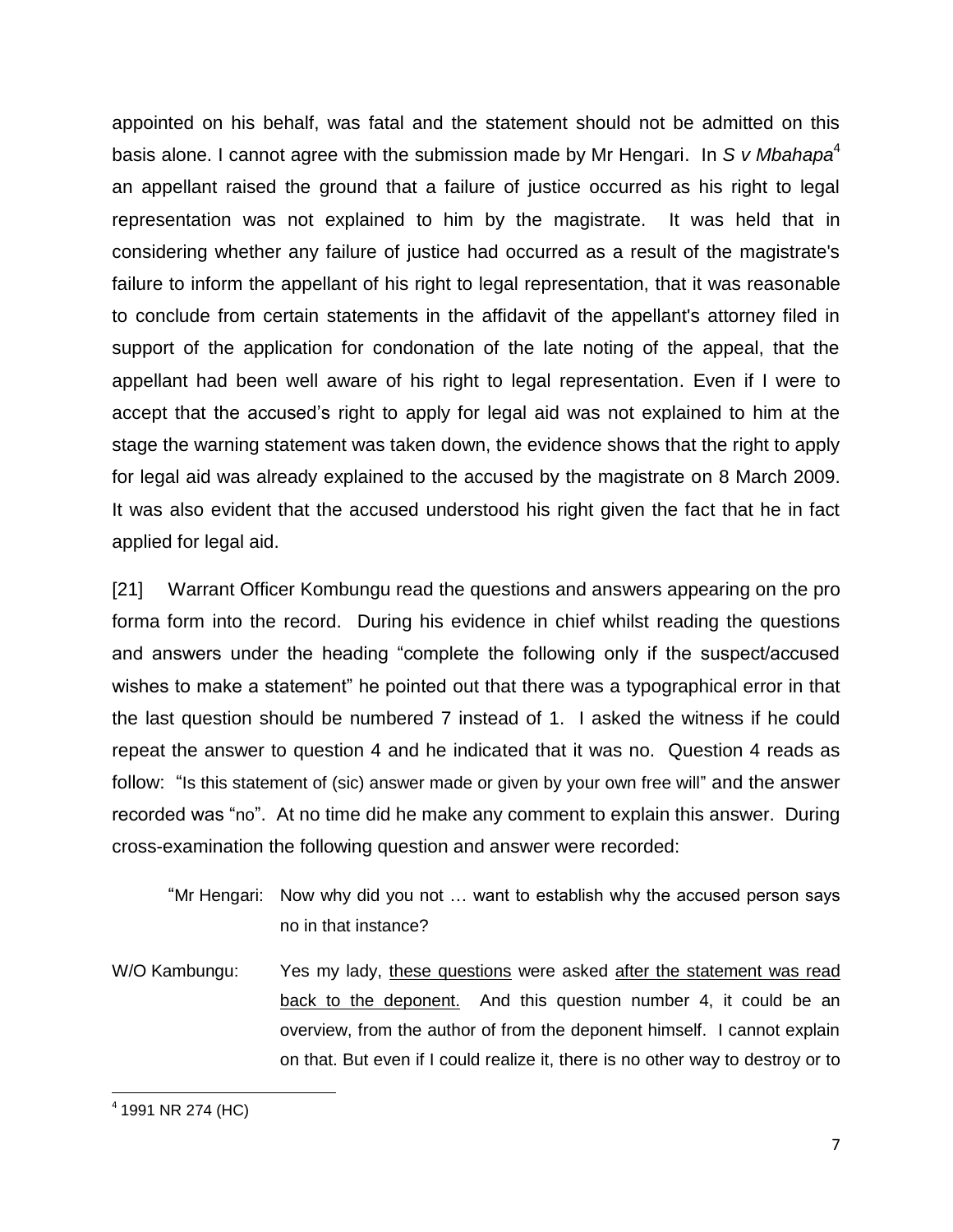attempt to get another warning statement from the arrested person." [my emphasis]

[22] Not only was it recorded that the accused answer was "no" to the question whether he gave the statement of his own free will, but it transpires that these questions (I would assume questions  $1 - 7$ ) were asked after the statement was taken down and read back to the accused. These questions are designed to determine whether the accused is making the statement freely and voluntarily and this has to be determined at the outset, i.e before he makes the statement. He did not testify that he read the questions and answers back to the accused. Inspector Simasiku however testified that he heard "yes" when the accused answered and when Warrant Officer Kombungu read it back to him. It is conceivable that the accused could have said yes and that Detective Kombungu recorded no but I find it improbable that he would read the answer back as yes when he had recorded a "no". In this respect I find Warrant Officer Kombungu to be a credible witness who readily conceded that he cannot explain whether the accused said yes and he made a mistake or whether the accused with the assistance of the interpreter indeed said no which answer he then correctly recorded. He further could not explain why he did not enquire as he was supposed to do on hearing the answer given.

[23] Mr Shileka argued that the accused did not raise, as a ground, the fact that the accused did not make the statement freely and voluntarily and submitted that this was an opportunity which presented itself to the defense quite unexpectedly. The State bears the onus to prove beyond reasonable doubt that the accused made the warning statement freely and voluntarily. The Court has to be satisfied that the accused, at the time he was making the statement, did so freely and voluntarily. Although I appreciate that the issue of voluntariness was not raised as a ground, I wish to point out that the State was given the opportunity to deal with this issue during Warrant Officer Kombungu's evidence in Chief when the Court pointed it out. The fact that it was not raised as a ground does in any event not preclude the Court from excluding extra curial statements by an accused which was not given freely and voluntarily. The accused did not testify but as stated earlier, the State bears the onus. The evidential onus shifts only if the State adduced prima facie evidence that the statement was made freely and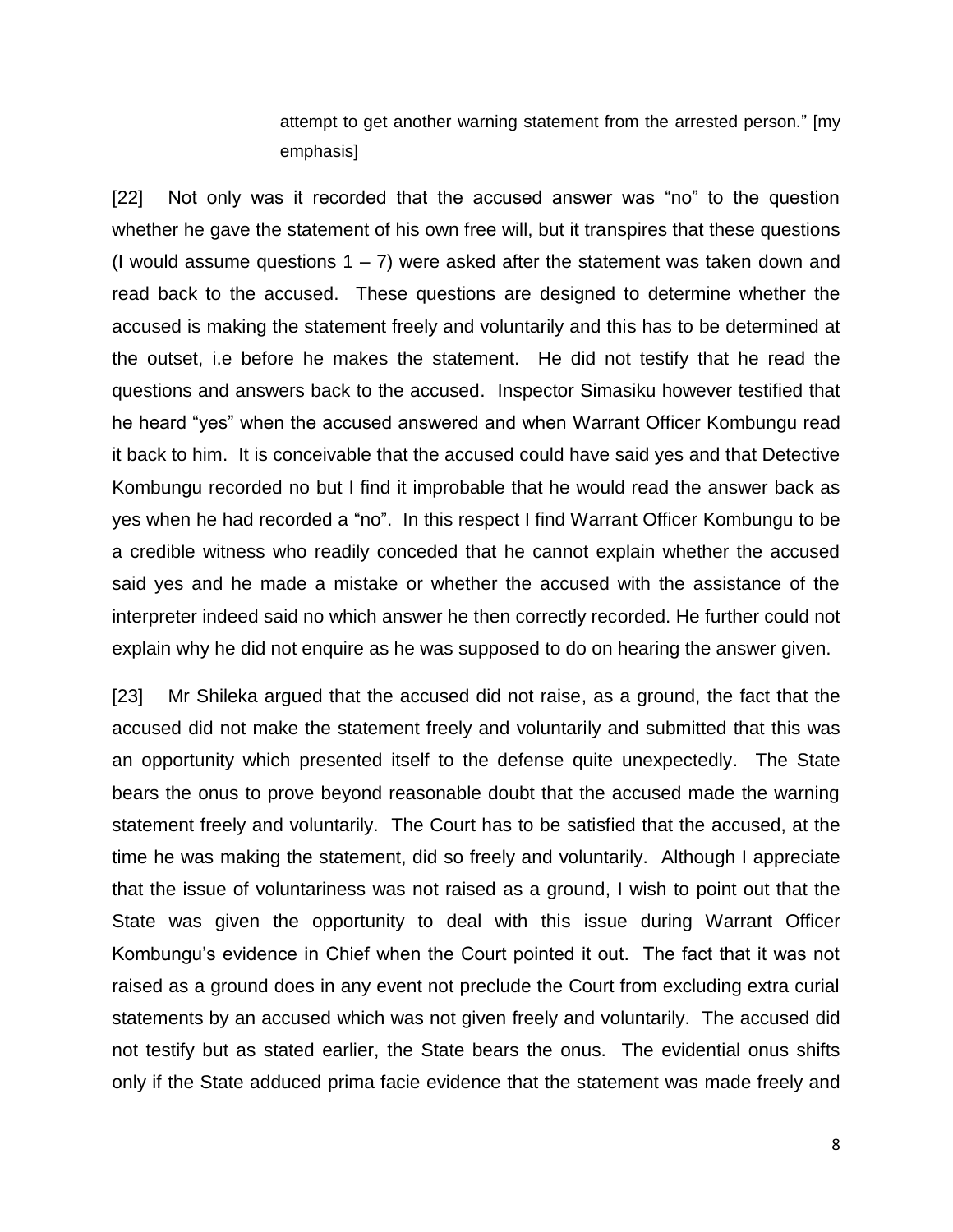voluntarily. The procedure adopted by the investigating officer was completely irregular He failed to determine whether the accused: decided to make the statement without being forced or unduly influenced, had sustained injuries; was sober; and understand the proceedings i.e the taking down of the warning statement, prior to taking down his was warning statement . The Court furthermore cannot ignore the possibility that the accused indeed responded "no" to the question posed to him. It is for these reasons that I am not satisfied that the State has discharged the onus to prove beyond reasonable doubt that the warning statement was made freely and voluntarily. It is, under these circumstances unnecessary to deal with the further arguments raised by counsel for the defense. I accordingly rule the warning statement to be inadmissible.

[24] Pointing Out – On 28 January 2009 the accused was referred to the Regional Crime Investigating Coordinator, Mr Burger to do a pointing out. He requested that a court interpreter be arranged and that the accused be taken for a medical examination. The accused was brought to his offices where the photographer as well as the interpreter was present. He introduced himself and recorded what the accused said on a pro forma form used for this purpose. This document was handed into evidence by agreement.

[25] The following information can be cleaned from the pro forma form: The investigating officer personally approach Chief Inspector Burger and informed him that the accused wished to point out a scene to him regarding the Caprivi High Treason case of 1998. The accused was informed of his right to remain silent, his right to consult a legal practitioner of his own choice and if he cannot afford a legal representative, one would be appointed by the State. The accused indicated that he understood the explanation. The accused was asked if he wanted a legal practitioner at that time and the accused replied: "at a later stage". He was informed that he was in the presence of a justice of peace. The accused was asked hereafter if he was still willing to point out the scene. The accused replied "*yes,* I am still willing to show you tomorrow – 29-01-2009*"*. The following question was put to the accused: "As you are still to continue with the pointing out, I want to know from you where you obtained the knowledge about that which you wish to point out."The accused responded as follow: "The Investigator requested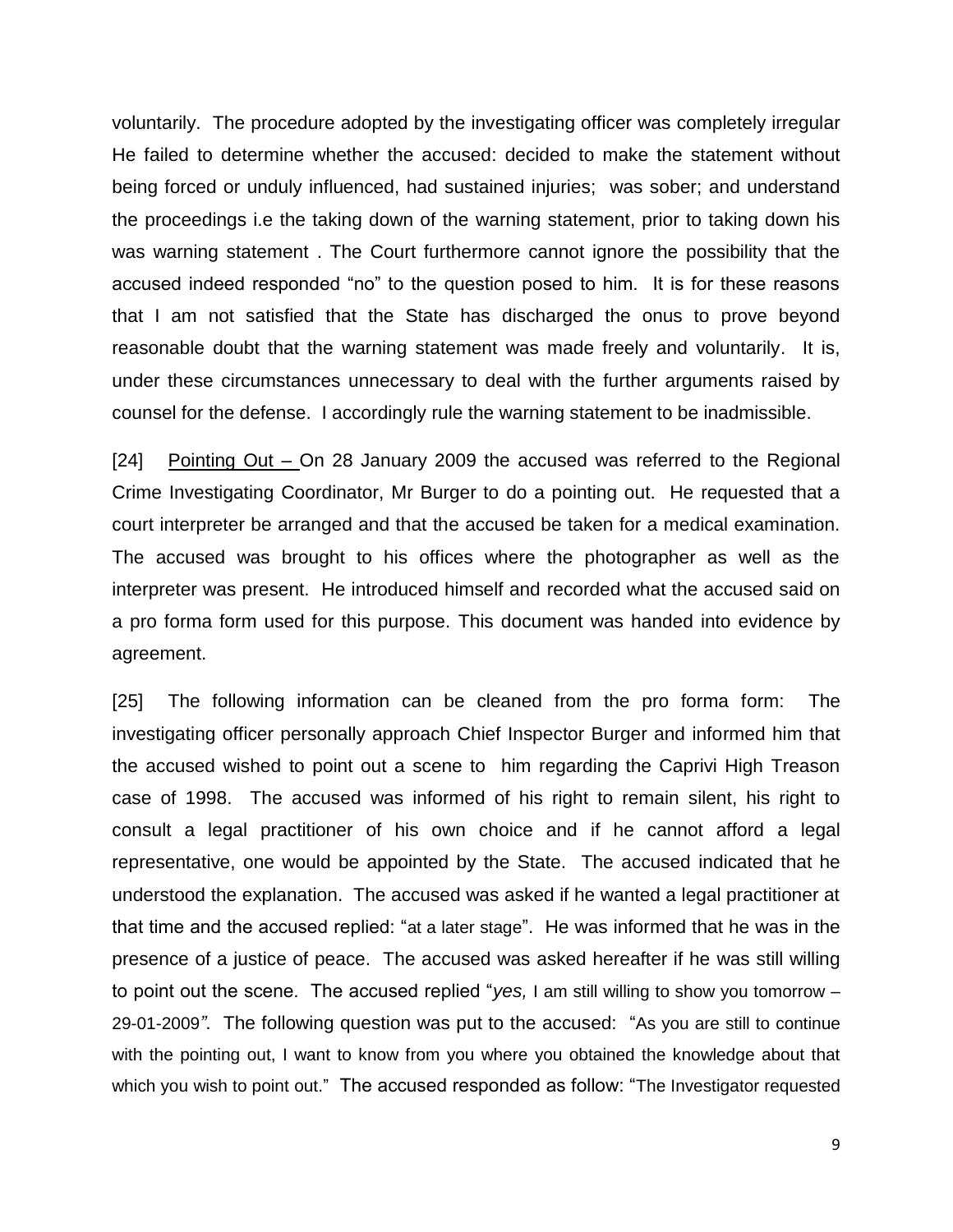me to show the places to Botswana, to Zambia I passed*".* The accused, in response to a question whether he was assaulted, threatened or influenced by any person to make the pointing out, responded as follows: "No, I was only requested, nobody forced me". The interpreter, Mr Balumbu merely confirmed the evidence given by Mr Burger,

[26] The accused opted to remain silent and did not testify.

[27] Mr Hengari submitted in argument that the accused informed Chief Inspector Burger that he would want a legal practitioner at a later stage. He submitted that Mr Burger ought to have probed the accused to ascertain what he meant with "later" and should have stopped the pointing out on the basis of the accused's reply. He further argued that Mr Burger did not probe the accused after he informed him that he was requested to do the pointing out in order to satisfy himself that the accused was doing the pointing out without any undue influencing.

[28] Chief Inspector Burger was of the view that a request did not amount to undue influence. The response by the accused suggests that it was a mere request which he could have refused if he wanted to and that he was not forced to accede to the request. The accused did not testify to indicate what transpired at the time he was requested to do the pointing out. Although the Court heard evidence that the accused was unsophisticated, there was no indication on the pro-forma form that the accused was unduly influence when the request was made. Under these circumstances the Court cannot speculate that he was unduly influenced to accede to the request made or put differently: "The mere possibility of influence on the accused,…, does not automatically render the admission or pointing out inadmissible"<sup>5</sup>

[29] The issue of the failure by investigating team to inform Mr Burger and his failure to probe what the accused meant when he indicated that he would want to have a legal practitioner at a later stage, is dealt with hereunder.

 $\overline{\phantom{a}}$ 

<sup>&</sup>lt;sup>5</sup> Hiemstra's Criminal Procedure at page 24 -69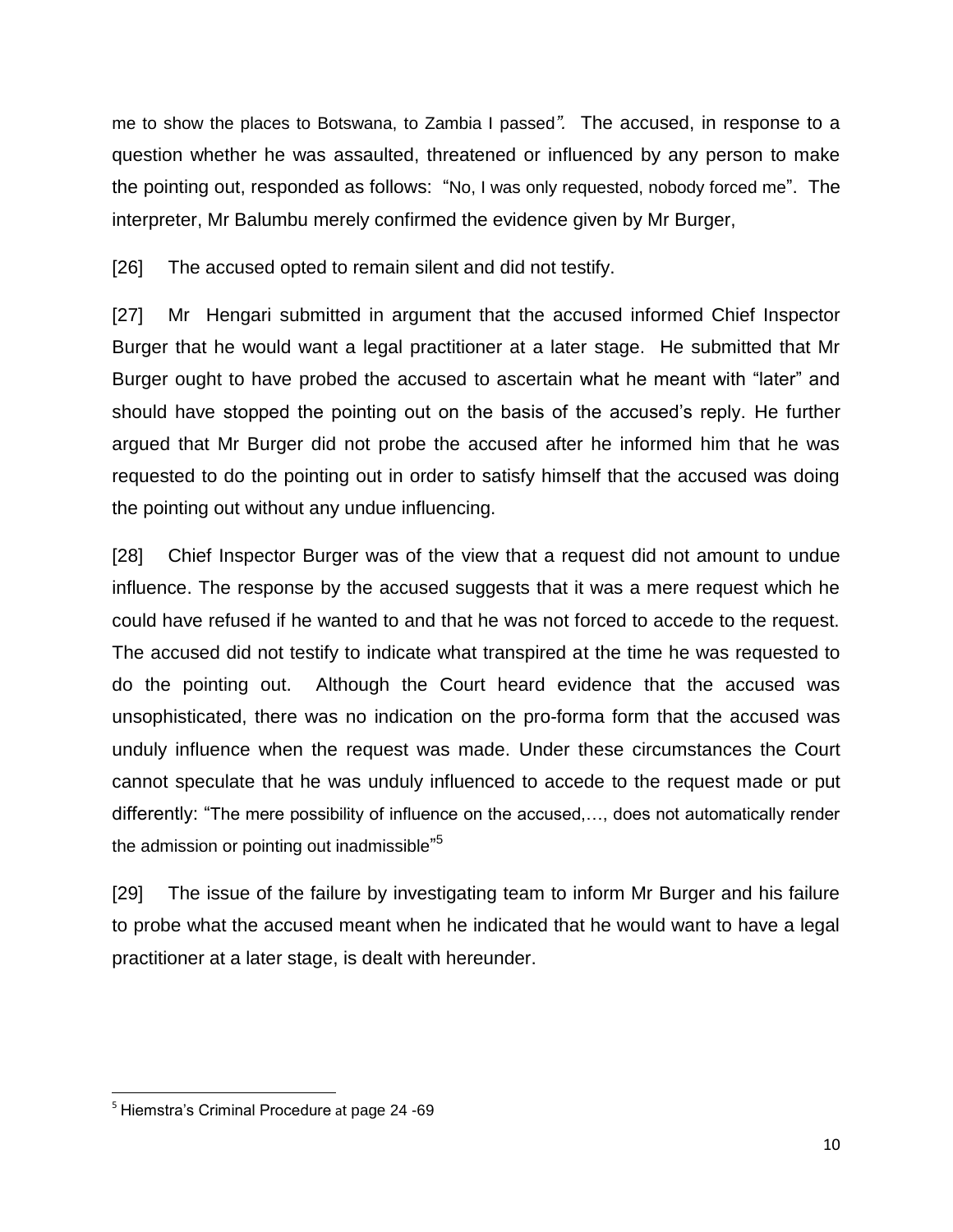[30] The Confession: The magistrate who took down the confession, Ms Sakala testified that the accused was brought to her on 6 February 2009 by Sgt Shigweda for her to take down his confession. She was assisted by an official interpreter, Mr Shwena Caster. She testified that she explained the accused's right to remain silent and his right to legal representation. To this end she used a form referred to as Annexure A to explain his right to legal representation and the right to apply for legal aid. This annexure however was not attached to the confession. The accused was explained that he has the right to obtain legal representation before making the statement and was asked whether he wanted to obtain legal representation as explained to him. He responded as follow: "*Not now but later in the proceedings".* 

[31] Mr Hengari argued that the accused's right to legal aid was not explained. The magistrate in this case testified that she, as a rule, use an Annexure A to explain the right to apply for legal aid. She however could not recall that she had advised the accused at his first appearance that this was a serious matter and that he should apply for legal aid. The reason she gave for her inability to remember was that she deals with many cases on a daily basis and it would be difficult to single out one particular matter. It is for this reason that it is required of magistrate to accurately record proceedings in court. I, in the absence of a written record that the accused was informed of his right to apply for legal, cannot rely on the testimony of the magistrate who cannot, given the volume of matters she was handling, reasonably be expected to remember specific matters. Her evidence was however corroborated by the interpreter who was present at the time and no reason was advanced why the Court should not accept her evidence as credible. Furthermore, the accused, by this time, already knew of his right to apply for legal aid and had in fact applied. His right to consult with a legal representative of his own choice or with one appointed by the State was further explained by Chief Inspector Burger during the pointing out on 28 January 2009. I am satisfied that the accused made an informed decision when he opted to proceed without obtaining legal representation first. His reasons for having waived his right to legal representation are not known.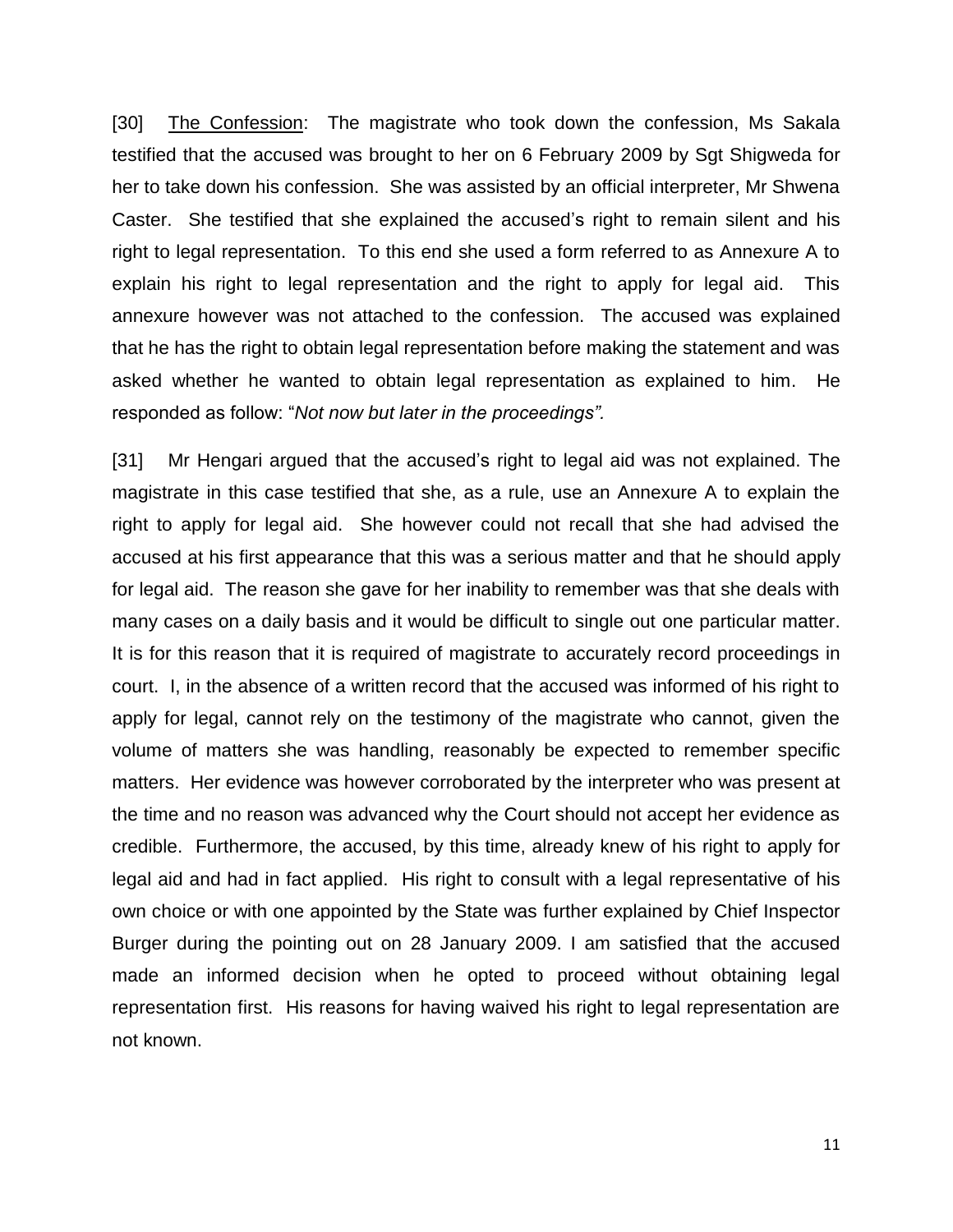[32] Mr Hengari further submitted that the investigating team had a duty to inform the magistrate and Mr Burger that the accused had applied for legal aid and they had failed to do so. If I understand the argument correctly it means that if these witnesses were informed of the fact that the accused applied for legal aid, they should not have proceeded with the pointing out or taking down of the confession/statement under these circumstances. He referred me to S v KUKAME 2007 (2) NR 815 (HC) in support of this view. He cited the following extract from this case: "The right to have access to a lawyer is inextricably linked with the right not to be compelled to make a confession, which is one of the requirements for admissibility. By continuing with the interview and posing further questions which ultimately led thereto that the accused made a statement, a violation of the accused's constitutional rights occurred." The preceding sentences however shed more light on the peculiar facts of that case which reads as follow*:* "Once the accused was asked whether he wanted legal representation before making a statement and he answered in the affirmative, no further questions should have been put to him which may have led him to make any statement. The interview should have been stopped immediately, except perhaps to determine who the accused's lawyer is in order for arrangements to be A made for the lawyer to be contacted *(Compare S v Agnew 1996 (2) SACR 535 (C) at 542c)".* Van Niekerk J, at page 833 J – 134 A – C stated the following in the afore-said judgment: "Mr Dos Santos also took issue with the fact that accused was not specifically explained that he had a right to a lawyer, but I think the import of the two questions 'Do you have a lawyer?' and 'Do you want a lawyer?' is clear. By answering 'Not now', the accused clearly understood that he could have access to a lawyer if he wanted to. In his evidence he said that, although he knew that he had a general right to legal representation and specifically at the trial, he did not know that he needed a lawyer at the stage of the interview. This is something different to wanting a lawyer. The fact that he might have needed a lawyer is something he could only realise with hindsight, perhaps after having consulted with his lawyer. Even if Scott had expressly advised him of his right to legal representation he would not then have realised that he needed a lawyer. I agree with what was stated in S v Vumase 2000 (2) SACR 579 (W) at 581, namely that there is no duty on a policeman to advise an accused to obtain legal representation before making a statement.

In this matter the accused's answer both before the pointing out and before making the confession/statement cannot in any way be construed as being affirmative. I do not believe that the statement by the accused was unclear. The accused having been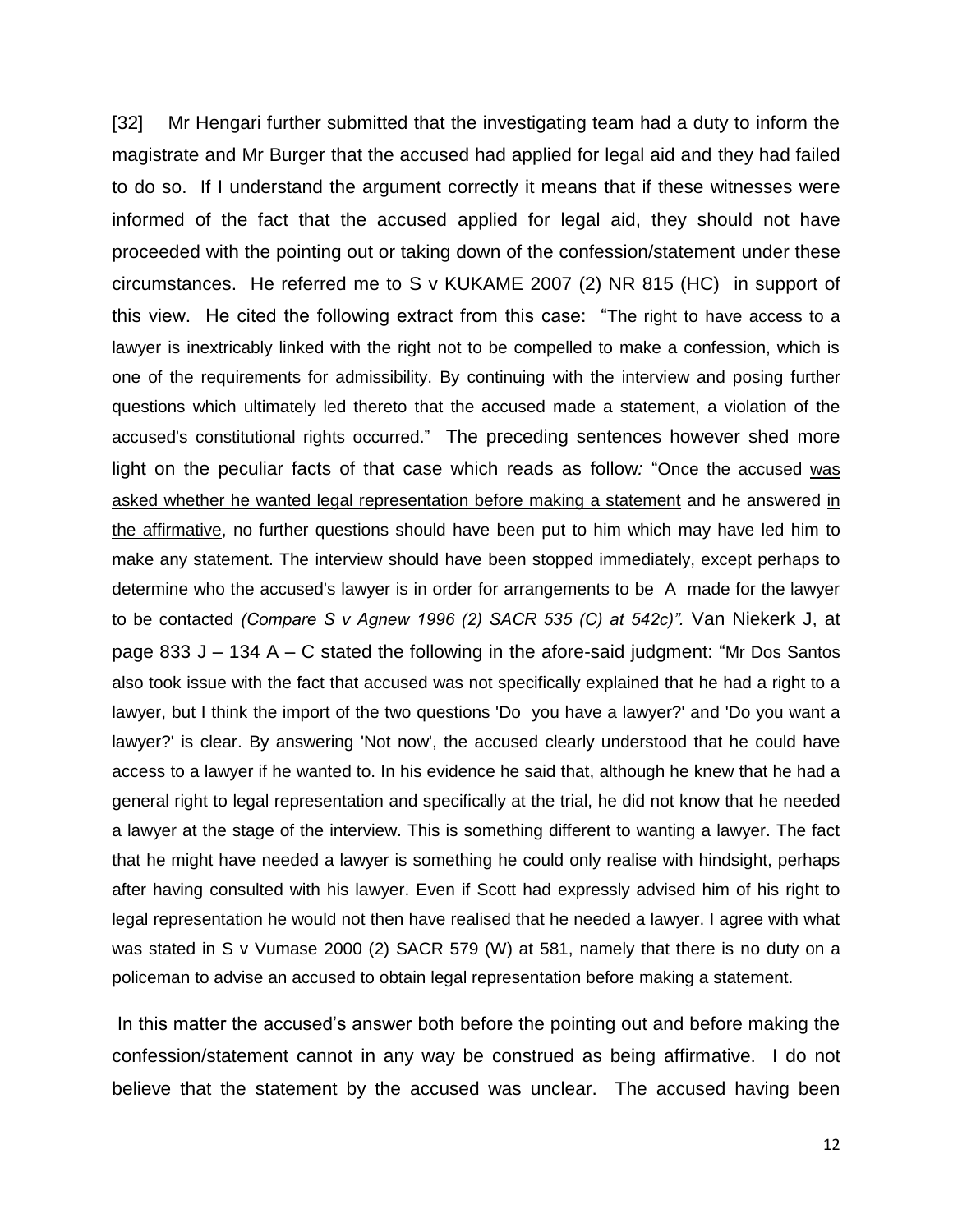informed that he had a right to consult with a legal representative before making the statement/confession and pointing out and having applied for legal aid, on the face of his recorded answers, clearly indicated that he would require the services of a legal representative at a later stage. The reasons for the accused to waive his right to consult with a legal representative before making the statement are unknown. I therefore conclude, on the evidence before me that the confession/statement and the pointing out was made freely and voluntarily. I further conclude that the accused was adequately informed, not only that he has a right to legal representation which include his right to legal aid, but also that he has a right to consult a legal representative before the pointing out and the right to obtain legal representation before making the statement/confession to the magistrate when he opted to proceed without a legal representative.

[33] The ruling on admissibility is interlocutory and maybe reviewed at the end of trial. I however need to specifically point out that I would revisit the issue of the admissibility of the pointing and the confession at the end of the trial insofar as it may have formed an integral part of the warning statement which has been ruled inadmissible.

[34] Mr Hengari cross-examined the magistrate extensively on the manner in which the content of the statement/confession was recorded. This is a dispute of fact i.e whether the accused made the statement/confession which the State wishes to tender into evidence, which dispute I shall adjudicate in the main trial.

[35] In the result the following ruling is made:

- 1. The oral admissions made by the accused to Inspector Hosea Ndjarya Shinane and his warning statement are declared inadmissible as evidence against him in the main trial.
- 2. The evidence of the pointing out done by accused and the confession/admission made by the accused to the magistrate is declared admissible as evidence against him in the main trial.